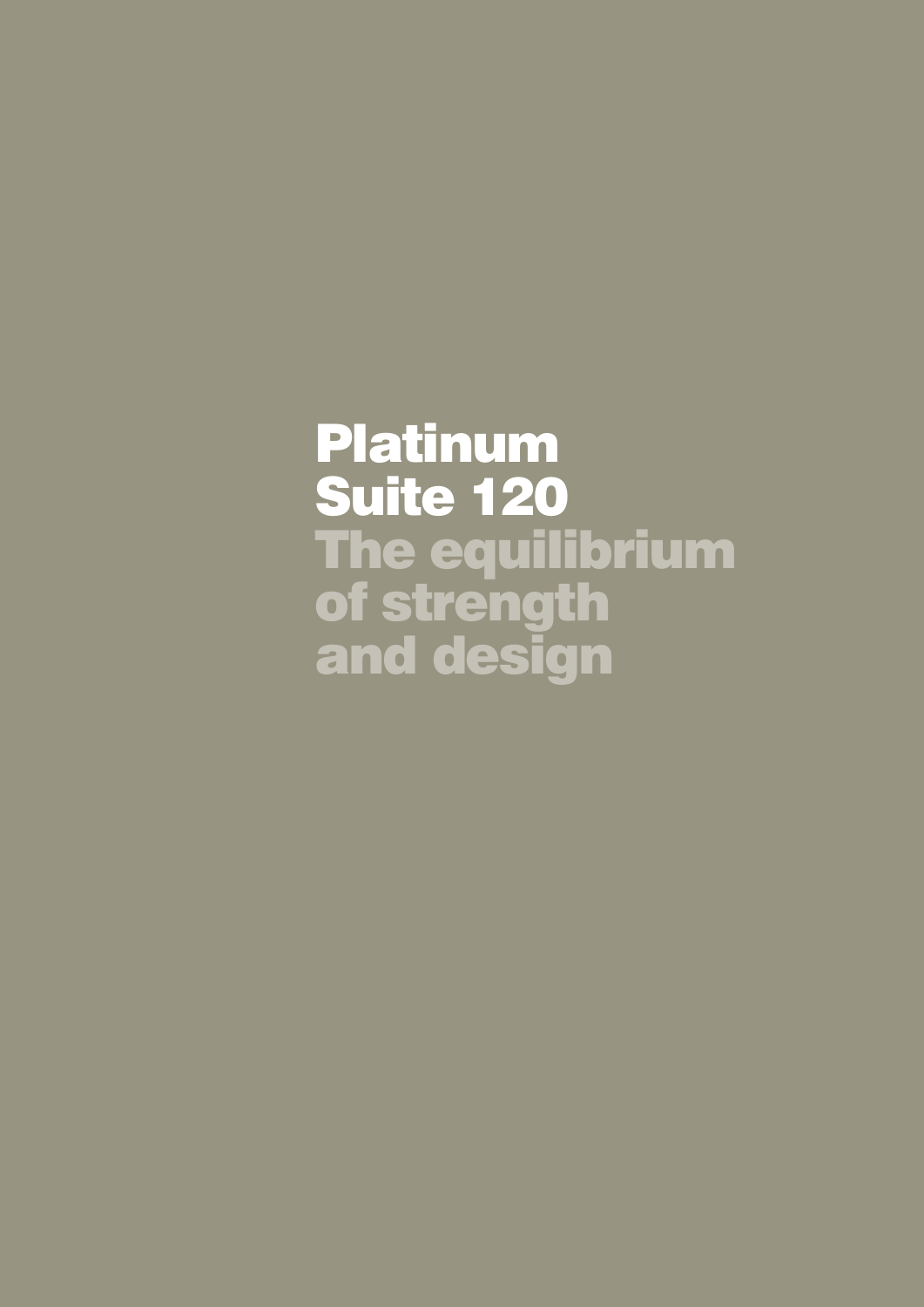## Platinum 120

The equilibrium of strength and design.

The Platinum 120 suite incorporates 92mm studs with 13mm plasterboard. This is the largest of the Platinum suites, providing extra cavity space for insulation, structural columns or plumbing.

This versatile suite offers three glazing options; centre glazed, offset glazed and double glazed. The double glazed option provides outstanding acoustics results. In addition, the Platinum 120 is compatible with the Artesian Cavity Unit –

the prestigious cavity unit with aluminium reveals. The 35mm reveal of the cavity matches the reveal on the Platinum suites, allowing for a combination of hinged and sliding doors to be used throughout the project, without detracting from the visual consistency of the suite. Its ability to incorporate 90mm studs allows for the use of timber studs, and provides extra scope for load bearing capabilities.

## **Features of the Platinum 120**

•Estimated sound rating of: RW 36 – (without insulation) RW 42 – (with CAB4 Polyester Insulation).

(Figures are based on single layers of plasterboard; increase of layers will in turn boost the rating);

•Provides the maximum variety of plasterboard options;

– 92mm studs with a single skin of 13mm plasterboard on either side of the wall;

– 76mm studs with a double skin of 13mm plasterboard on one

side of the wall and a single skin on the other;

– 64mm studs with a double skin of 13mm plasterboard on either side of the wall;

– 51mm studs with a triple skin of 13mm plasterboard on one side of the wall, and a double skin on the other;

•Suites both 92mm steel studs or 90mm timber studs;

•Allows structural columns and plumbing to be incorporated within the cavity;

•Glazing pocket incorporates 6mm to 10mm glass;

•Door Stop options allow for 35mm or 44mm doors;

•Glazing pocket accepts either a captive wedge or silicone

glazing options; •Incorporates the Artesian

Cavity Unit; and

•Window/Door frames and

Ceiling Channel accommodates gussets providing enhanced joining capabilities.

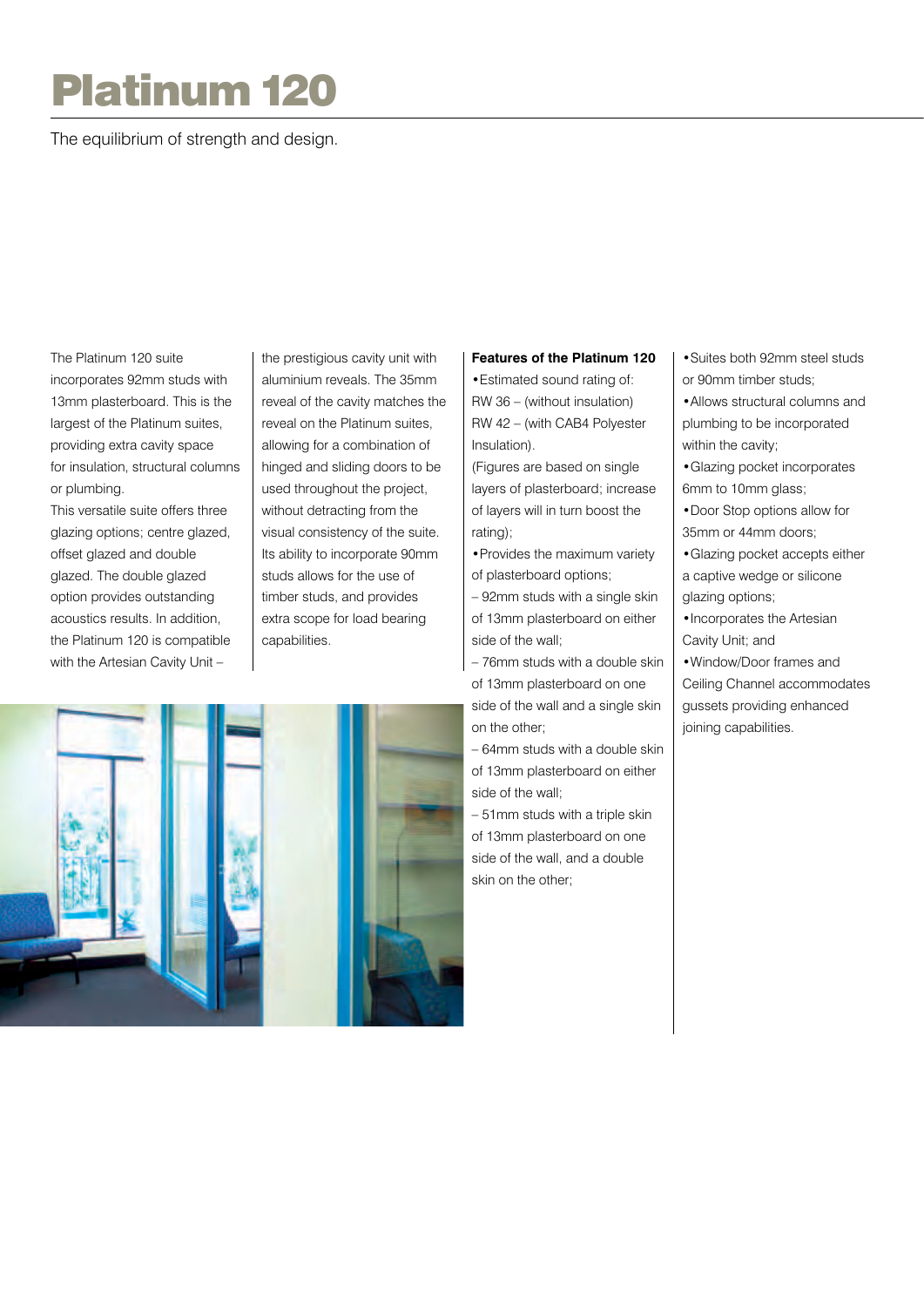